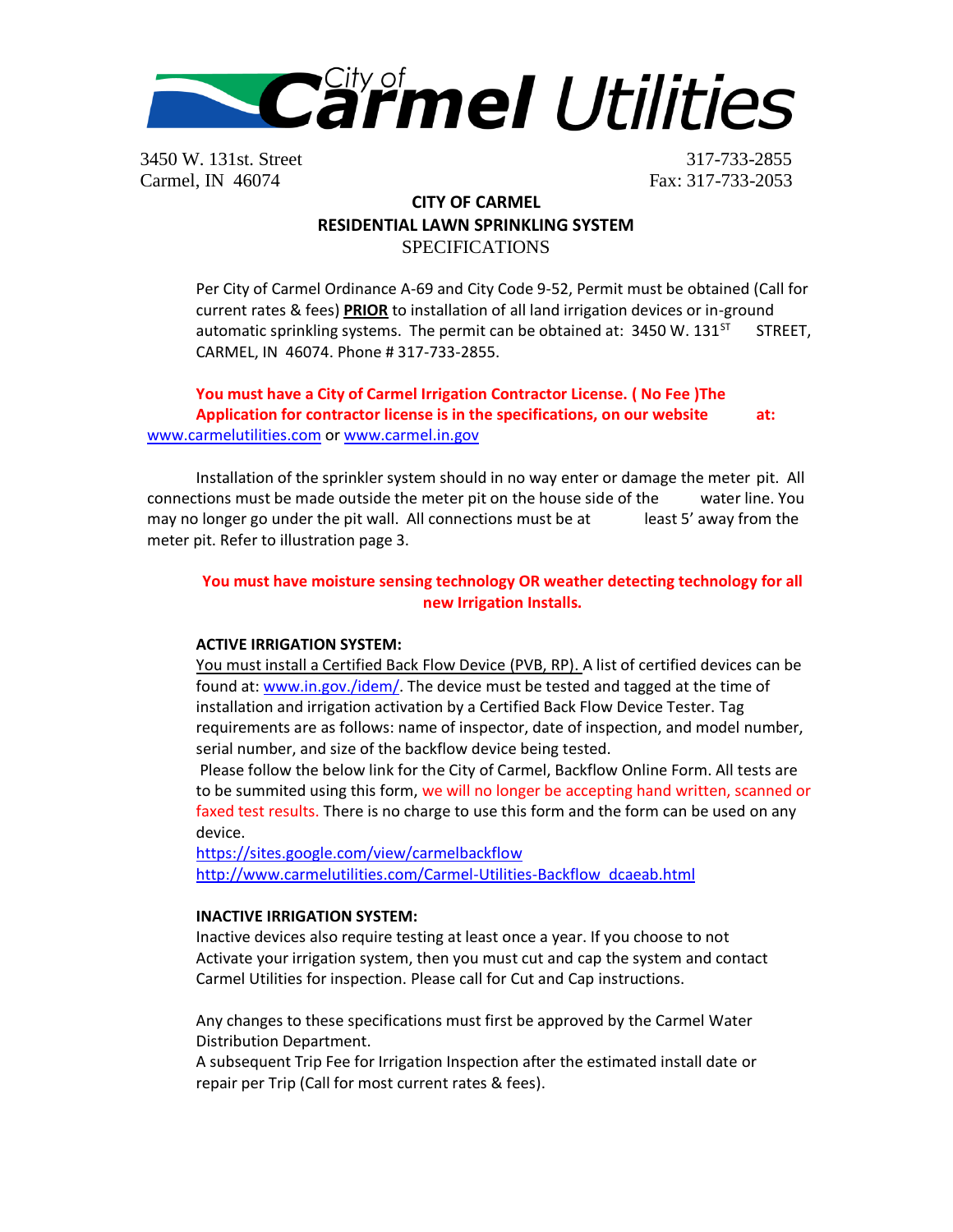**\*\* All of the above notes are clearly specified in City of Carmel Ordinance A-69 and City Code Section 9-52. Improper installation methods will be treated as Ordinance violations and subject to fines as established in Section 9-16 of the City Code.**

## **COMMERCIAL INSTALLATIONS COMMERCIAL OFFICE COMPLEXES, APARTMENTS, COMMON AREAS**

- 1. You must submit plans to John Duffy at Carmel Utilities. 317-571-2267.
- 2. After approval; begin with step 1 thru 6 per Residential Specs (above) at the Carmel Water Distribution Office. 733-2855.

## **ITEM # (REFER TO DRAWING)**

- 1. Meter Pit Lid
- 2. Meter Yoke
- 3. Street Side Angle Valve
- 4. House Side Angle Valve
- 5. Meter Pit Wall
- 6. In coming Service Line, House side Service Line.
- 7. Corporation Stop.
- 8. The PVB or other approved device shall be at least 6" above the final grade. The PVB is the minimum standard device is required and must be approved by the Carmel Water Department.
- 9. Test Cocks
- 10. Shut Off Valves  $\frac{3}{4}$ " to 2.5" shut off valves must be ball type valves. Four (4") inch shut off valves or larger must be a resilient gate type valve.